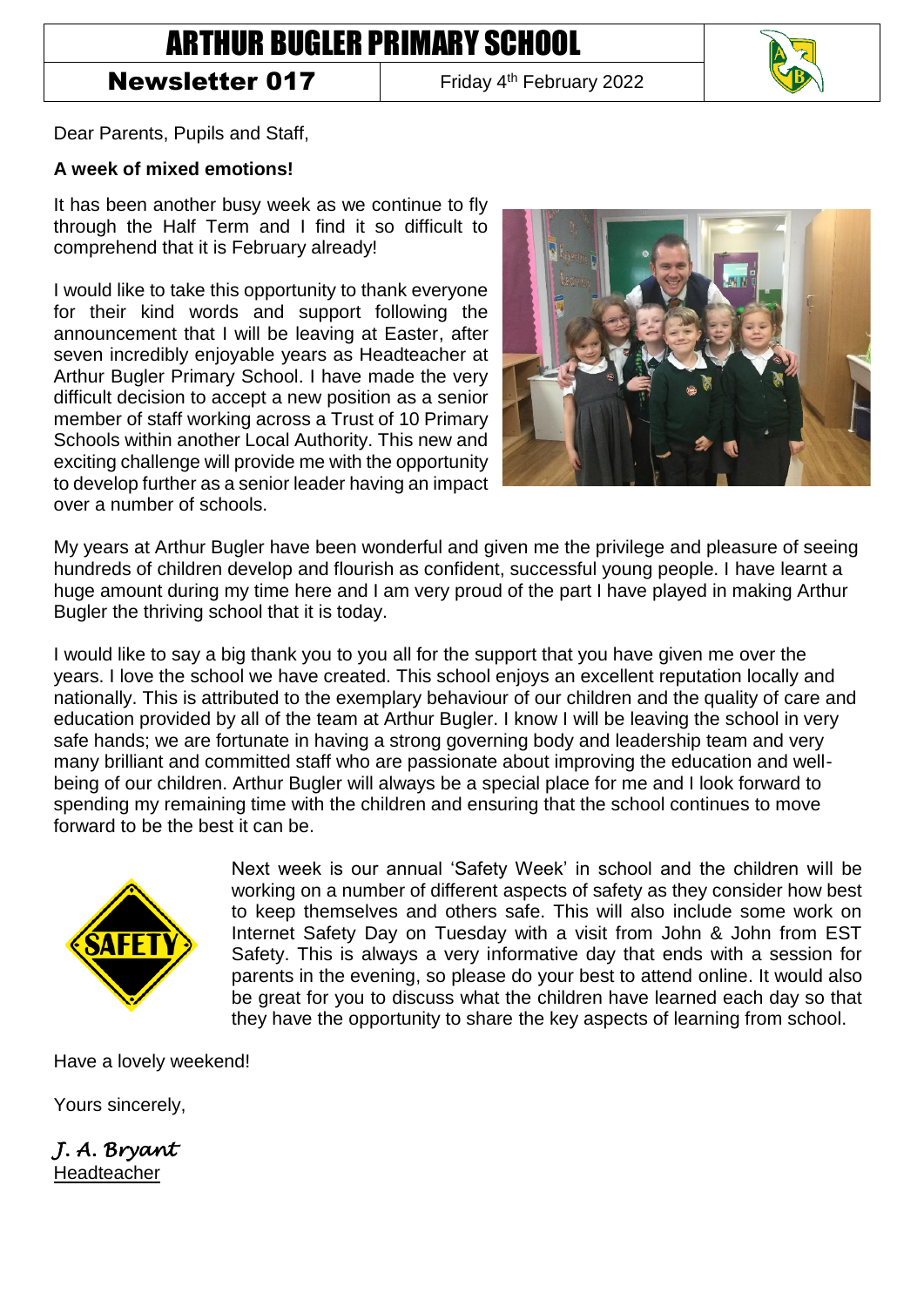|  | <b>ATTENDANCE</b>                      |                |                    |        |
|--|----------------------------------------|----------------|--------------------|--------|
|  | <b>Lower School</b>                    | <b>Class 5</b> | <b>Mrs Seshie</b>  | 95.86% |
|  | <b>Upper School</b>                    | Class 12       | <b>Mrs Cordell</b> | 97.32% |
|  | <b>Congratulations to all classes!</b> |                |                    |        |
|  | <b>Whole School Attendance</b>         |                | 95.62%             |        |

| <b>Bronze Headteacher Awards</b>                                                                                                                                                                                                                                                |
|---------------------------------------------------------------------------------------------------------------------------------------------------------------------------------------------------------------------------------------------------------------------------------|
| This week 6 Bronze Headteacher Awards have been awarded. Well done<br>to the following children: Annabelle P, Niamh M, Kasper S, Charlie S, Jude<br>C and George W. They received their Bronze Headteacher Award sticker<br>and pencil sharpener in today's Take Away Assembly! |

|  | <b>Online Safety Event</b>                                                                                                                                                                                                                |
|--|-------------------------------------------------------------------------------------------------------------------------------------------------------------------------------------------------------------------------------------------|
|  | Online Safety event for parents/carers is being held on Tuesday 8 <sup>th</sup><br>February 2022, between 8pm and 9.30pm. Joining instructions have<br>already been emailed to all parents and they will be sent out again on<br>Tuesday. |

|  | <b>Isolation Guidance</b>                                                                                                                                                                                                                                                                                                                                                                                                                                                                                                   |
|--|-----------------------------------------------------------------------------------------------------------------------------------------------------------------------------------------------------------------------------------------------------------------------------------------------------------------------------------------------------------------------------------------------------------------------------------------------------------------------------------------------------------------------------|
|  | Isolation starts the next full day after you develop symptoms for Covid, or<br>you receive a positive Lateral Flow test.                                                                                                                                                                                                                                                                                                                                                                                                    |
|  | Individuals can reduce their self-isolation by taking further Lateral Flow<br>tests on day 5 and day 6 of their self-isolation period. Those who receive<br>two consecutive negative test results on days 5 and 6, taken 24 hours<br>apart, and do not have a temperature, can finish isolating and do not need<br>to complete 10 full days of self-isolation. Individuals who are still positive<br>on their Lateral Flow test must isolate until they have received 2<br>consecutive negative tests taken 24 hours apart. |



## **Safeguarding Concerns**

If you ever have any safeguarding concerns please contact the office via email using [admin.abp@osborne.coop.](mailto:admin.abp@osborne.coop) The email should be for the attention of a Designated Safeguarding Lead. As a school we have a responsibility to keep everyone safe so please get in touch sooner rather than later if you are concerned.